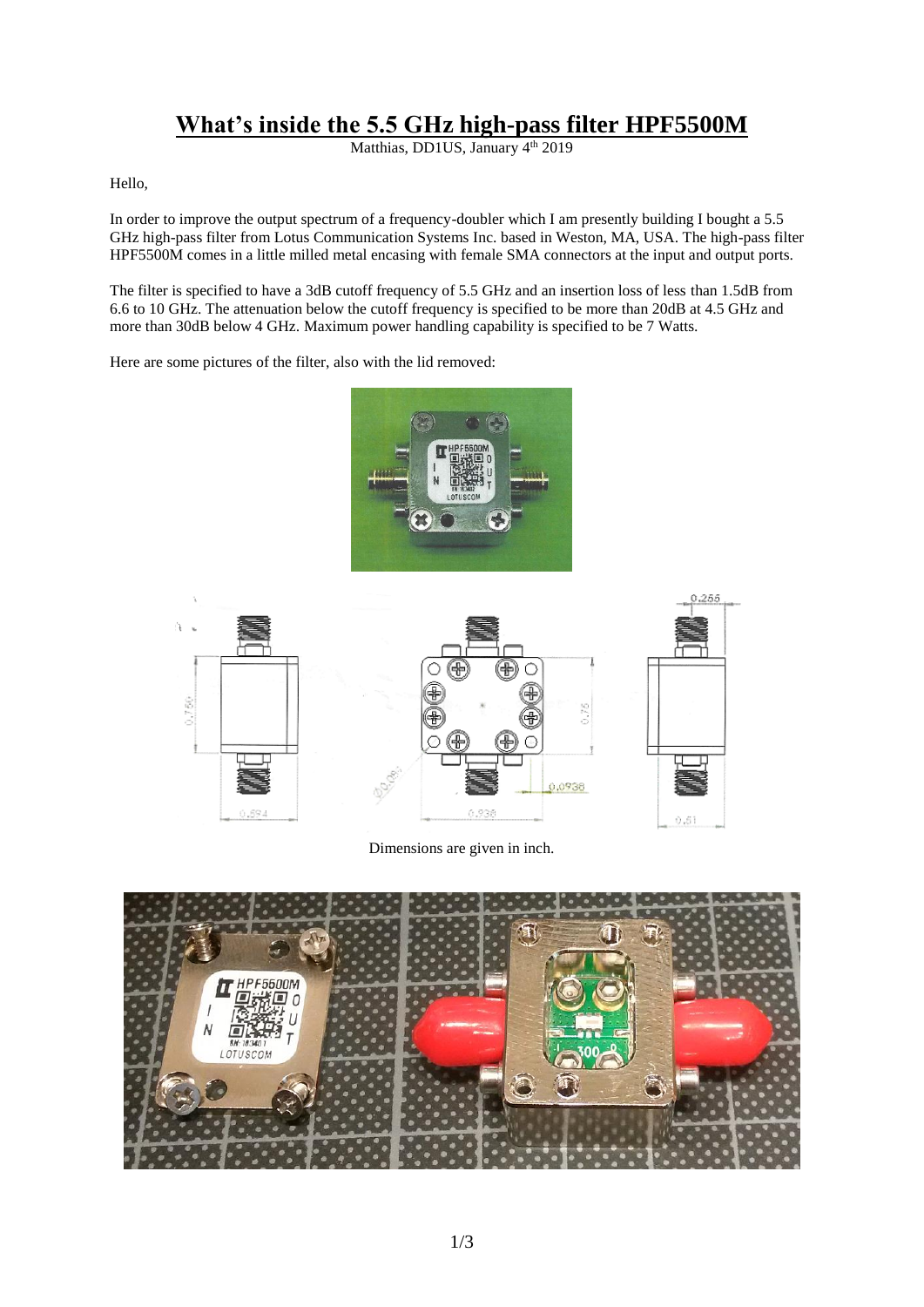

As can be seen the only component on the PCB is an integrated device with 6 pins. The datasheet mentions that it is a 5-section filter based on LTCC. Checking respective datasheets from possibly suppliers I found the HFCN-5500 high-pass filter from Mini-Circuits matching the data of the HPF5500M exactly.

Next. I verified the transfer characteristic of the filter and compared it with the datasheet. Here are the Sparameters as published by Lotus Communication Systems Inc: